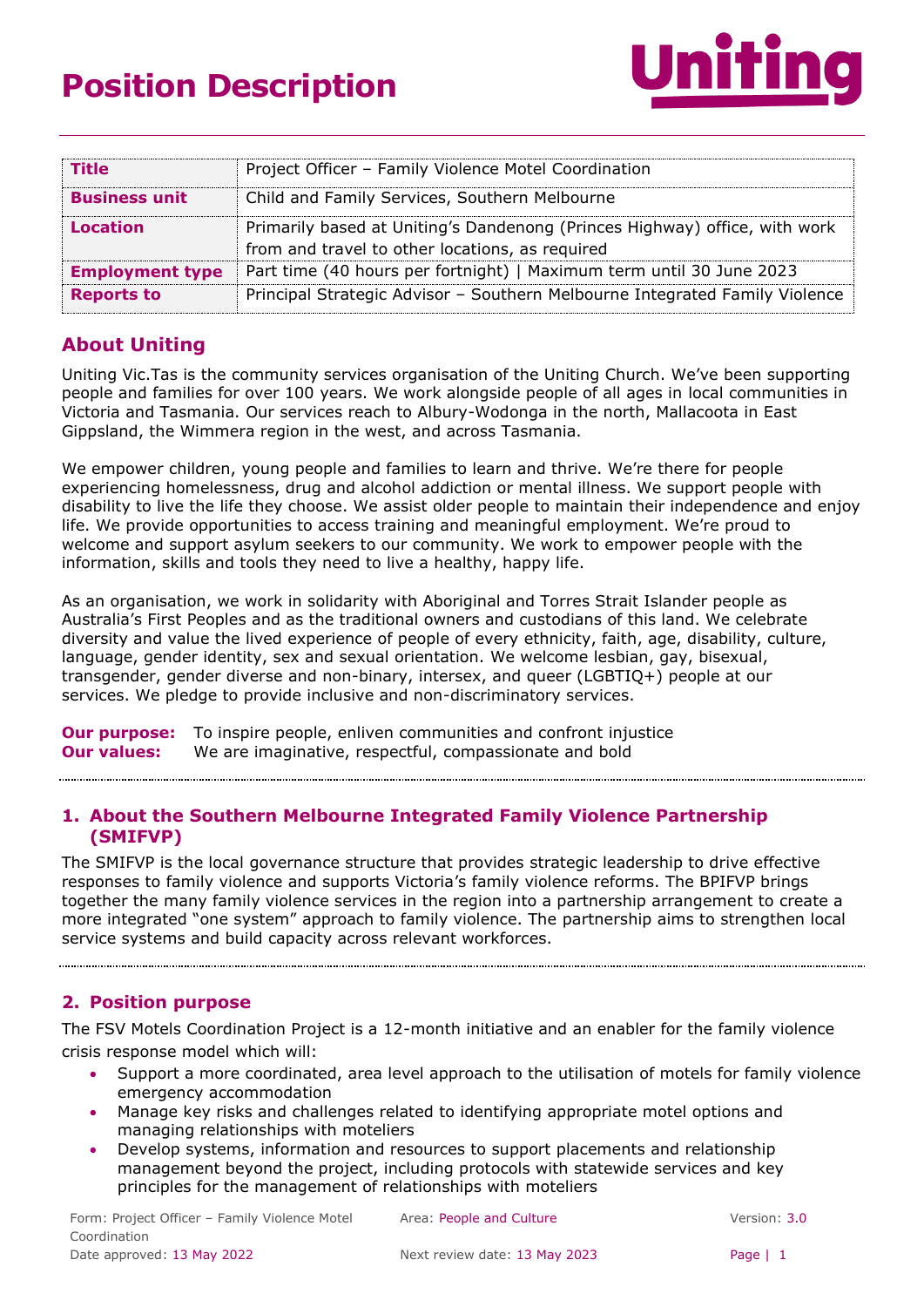

## **3. Scope**

**Budget:** *nil*

**People:** *nil*

## **4. Relationships**

#### **Internal**

- Principal Strategic Advisor
- Child and Family Services Staff

#### **External**

- Family Violence Regional Integration Committees and Principal Strategic Advisors (PSAs)
- Local family violence support services, including ACCOs, and local family violence after-hours services
- The Orange Door, including Service System Navigators
- Local family violence perpetrator services
- Local DFFH Areas, including Child Protection
- Homelessness Services/Access Points
- Local Area Service Networks (LASNs) and Homelessness Networkers
- Children's Resource Program
- (Moteliers)

## **5. Key responsibility areas**

#### **Project development and planning**

- Work with the Family Violence Case Management program requirements and crisis response model to design, deliver and implement the detailed project plan
- Consult with Specialist FV Sector Advisory Group
- Implement key actions under the project

#### **Implementation and training**

- Utilise range of project management and delivery approaches tailored to the individual projects
- Convene, facilitate and lead internal and external meetings with stakeholder groups to achieve project outcomes
- Identify and develop a range of collaborative partnerships with key stakeholders including people with lived experience, BPIFVP and Family Services Alliance to support project implementation
- Coordinate and monitor progress of the project deliverables in line with agreed timelines
- Coordinate activities to deliver workforce development across the Southern Melbourne Area including organising venues, catering, trainers and communication

#### **Review and continuous improvement**

- Liaise with PSA to coordinate project monitoring and reporting requirements.
- Report progress of project activities including recommendations to the Project Working Groups

### **Personal accountability**

• Compliance with Uniting's values, code of conduct, policies and procedures and relevant government legislation and standards where relevant

Form: Project Officer – Family Violence Motel Coordination Area: People and Culture Version: 3.0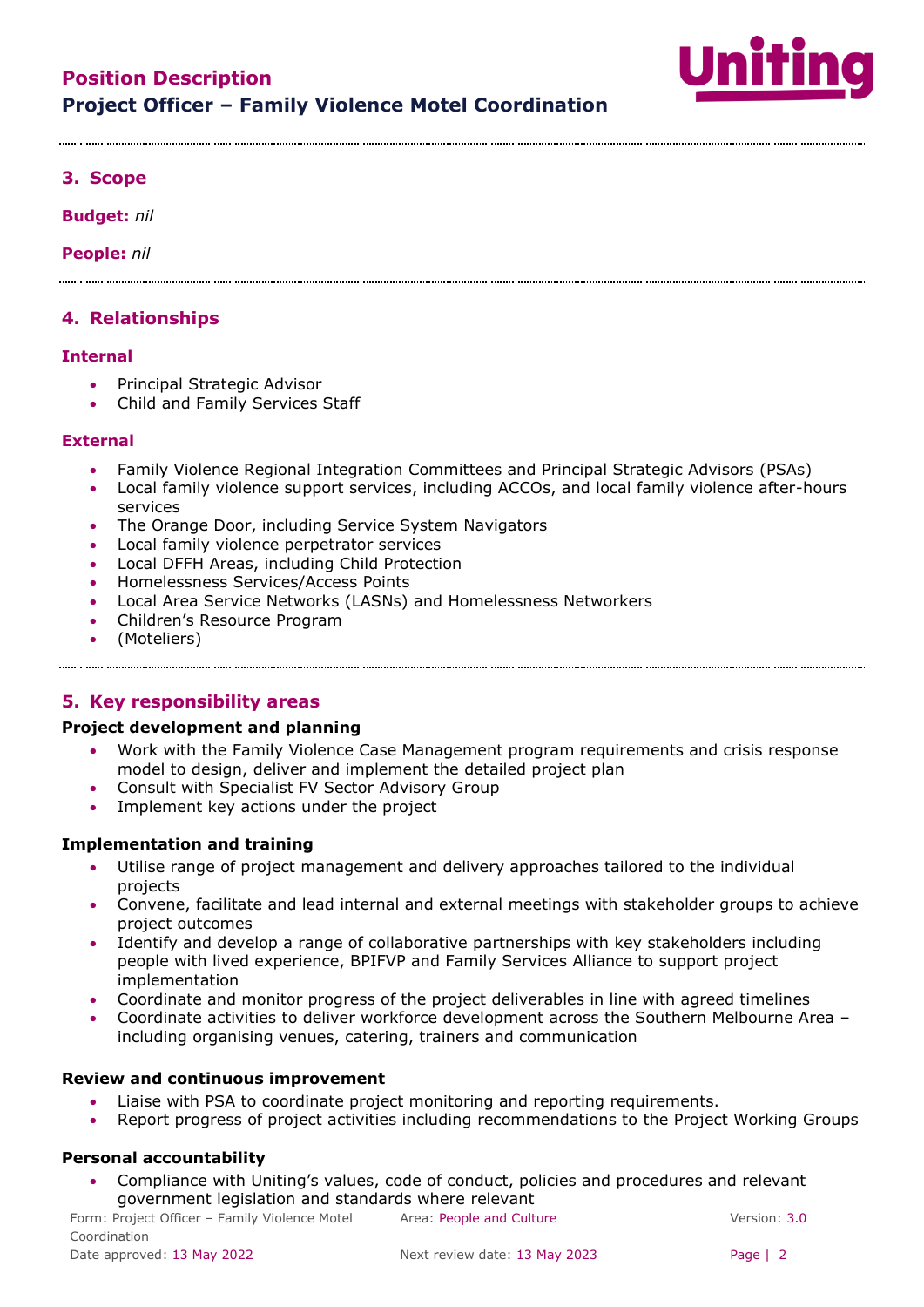# **Position Description Project Officer – Family Violence Motel Coordination**



- Cooperate with strategies to actively ensure the safety, protection and well-being of children who come into association with us
- Ensure appropriate use of resources
- Work collaboratively with Uniting (Victoria Tasmania) employees and external stakeholders in accordance with Uniting's values and professional standards of behaviour
- Actively participate in initiatives to maintain, build upon and promote a positive and collaborative workplace
- Identify opportunities to integrate and work collaboratively across teams
- Take reasonable care for your own health and safety, and health and safety of others (to the extent required)
- Promote a positive safety culture by contributing to health and safety consultation and communication
- Promptly respond to and report health and safety hazards, incidents and near misses to line management
- Attend mandatory training sessions (i.e., equal employment opportunity, health, and safety) and mandatory training specific to position

## **6. Performance indicators**

- Development of project plan within agreed timeframe
- Implementation of project plan within agreed timeframe
- Establishment of effective and collaborative stakeholder relationships

## **7. Person specification**

### **Qualifications**

• Tertiary qualification in Family Violence

• Qualification in Project Management (desirable)

### **Experience**

- Experience in project management, including developing project plans and bringing a project to fruition within budget and timeframes
- Experience in navigating and negotiating with multiple stakeholders and professional groups within a project management framework
- Experience within the Family Violence Sector
- Demonstrated understanding of MARAM and Intersectionality and broader family violence reforms

### **Core selection criteria**

- **Values alignment:** ability to demonstrate and authentically promote Uniting's values
- **Communication skills:** ability to establish effective working relationships and work collaboratively with stakeholders
- **Project management skills:** ability to scope, plan and implement projects within required timeframes
- **Writing skills:** ability to develop clear and effective processes, manuals, tools, forms and other relevant documents
- **Sector knowledge:** thorough knowledge of the family violence sector and the family violence reforms,
- **Computer skills:** strong computer skills, particularly in Microsoft Word and Excel, to support project planning and documentation development